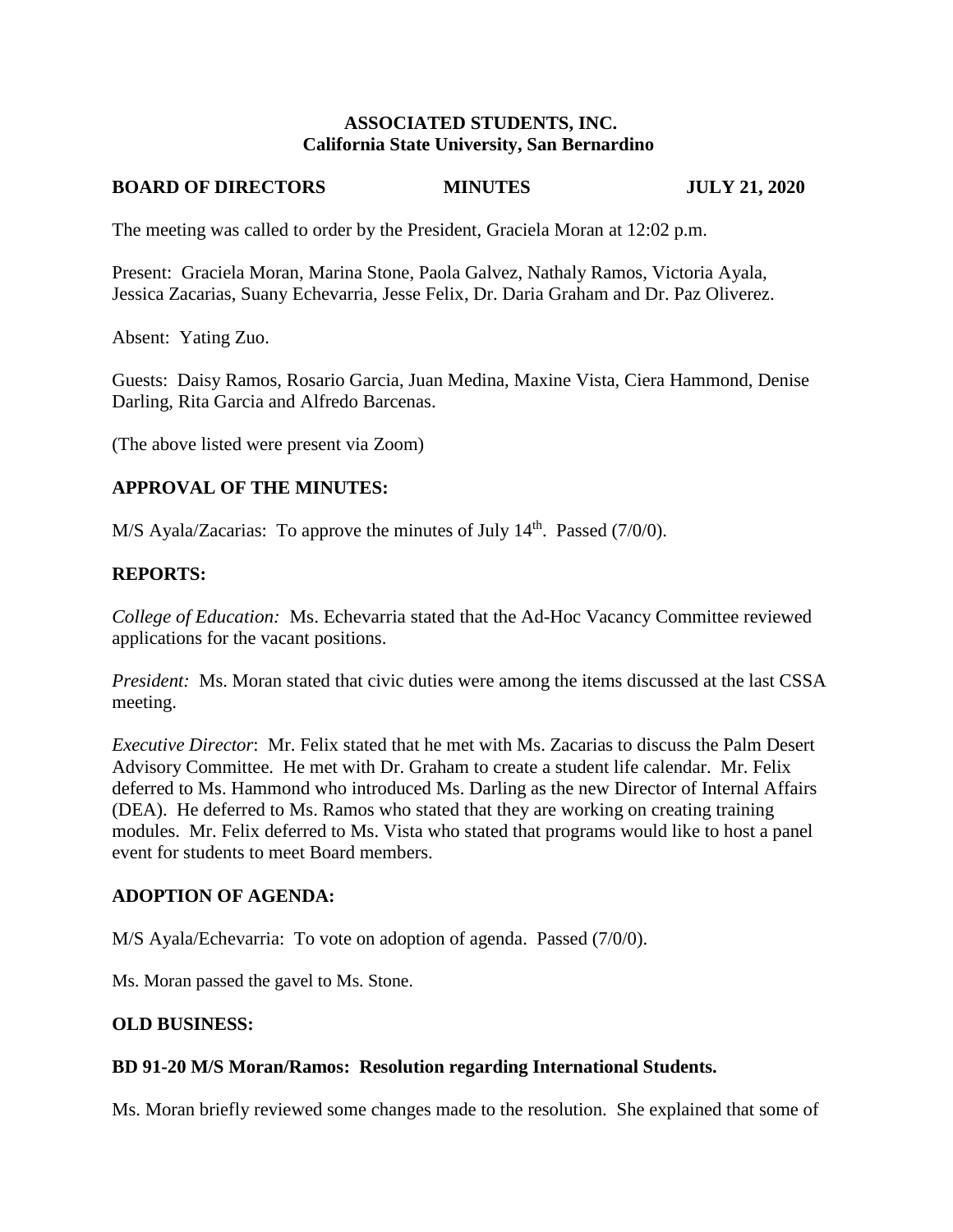#### *Minutes*

the language was revised.

The following sentence was added to the resolution.

"Tuesday, July 14, 2020, the United States Federal Government rescinded the modifications for international students registered for the Fall of 2020 that would have prevented international students from taking all their coursework online."

M/S: Moran/Echevarria: To amend the item to read "Title IX Addendum B regulations would preclude the CSU from addressing Sexual Misconduct with the proposed regulations and policies with Title IX, leaving international students unable to report and create a further barrier to pursue current investigations". Passed (6/0/1).

Discussion followed with questions from the Board.

Vote on motion as amended passed (7/0/0).

#### **NEW BUSINESS:**

## **BD 93-20 M/S Moran/Ayala: Letter in support of the Center for Effective Organizational Solutions.**

Ms. Moran deferred to Ms. Garcia.

Ms. Garcia stated that the Center for Effective Organizational Solution would establish and maintain a student-driven, faculty supervised, and self-sustaining consulting center. She explained that the Center for Effective Organizational Solution would offer reduced cost consulting services to organizations in the Inland Empire and provide meaningful partnerships to students.

Discussion followed with questions from the Board.

Dr. Oliverez inquired into who would provide guidance to students.

Ms. Garcia stated that Faculty would provide guidance to students.

Mr. Felix inquired whether Ms. Garcia has met with Dean Mohamed.

Ms. Garcia stated that she met with Dr. Ricco and Dean Mohamed to discuss this initiative. She stated that they are both in support of the initiative.

Passed unanimously.

Ms. Stone returned the gavel to Ms. Moran.